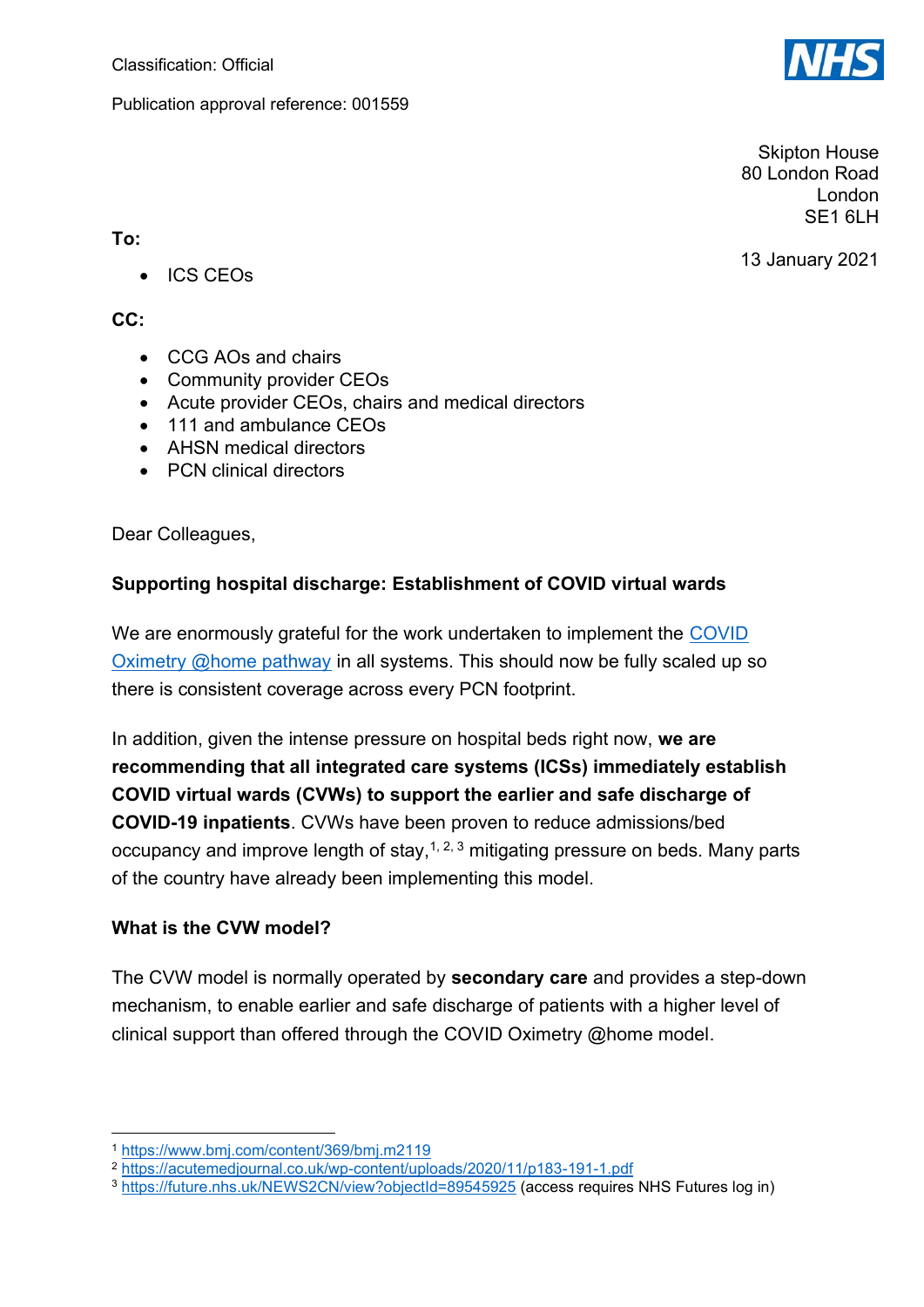Patients are provided with a pulse oximeter, agreed remote monitoring arrangements and additional care and support as required. The [CVW Standard Operating](https://www.england.nhs.uk/coronavirus/publication/covid-virtual-ward/%20‎)  [Procedure](https://www.england.nhs.uk/coronavirus/publication/covid-virtual-ward/%20‎) draws on experience of several trusts that have already implemented the model in response to the pandemic.

# **Which patients are suitable for discharge onto the CVW?**

The CVW model should be an option available to clinicians for adults in hospital with a primary diagnosis of COVID-19 who have an improving clinical trajectory (symptoms, function, oxygen saturation) and have no fever for 48 hours consecutively (without medication to reduce fever). Consideration may also be given to patients who are seen in secondary care or by ambulance clinicians where emergency admission is not warranted, but urgent oximetry follow-up is required.

In this model, subject to completion of a satisfactory exercise test:

- Patients with saturations of 95-100% and low NEWS2 (< 3) and improving clinical trajectories could be discharged to a COVID virtual ward where clinically appropriate.
- Patients with saturations of 93-94% with improving clinical trajectories (symptoms, signs, blood results, CXRs), function can also be considered for COVID virtual ward where clinically appropriate.
- Patients with oxygen saturations of 92% or lower or experiencing moderate/severe shortness of breath are generally unsuitable for early supported discharge, unless the patient is stable and this is their usual baseline saturation.

## **How is it implemented?**

ICSs are responsible for overseeing implementation working with acute trusts, CCGs and other system partners to determine how CVW(s) are best organised across hospitals within their system.

The CVW Standard Operating Procedure sets out a base standard and should not supplant existing arrangements where these are already established and working.